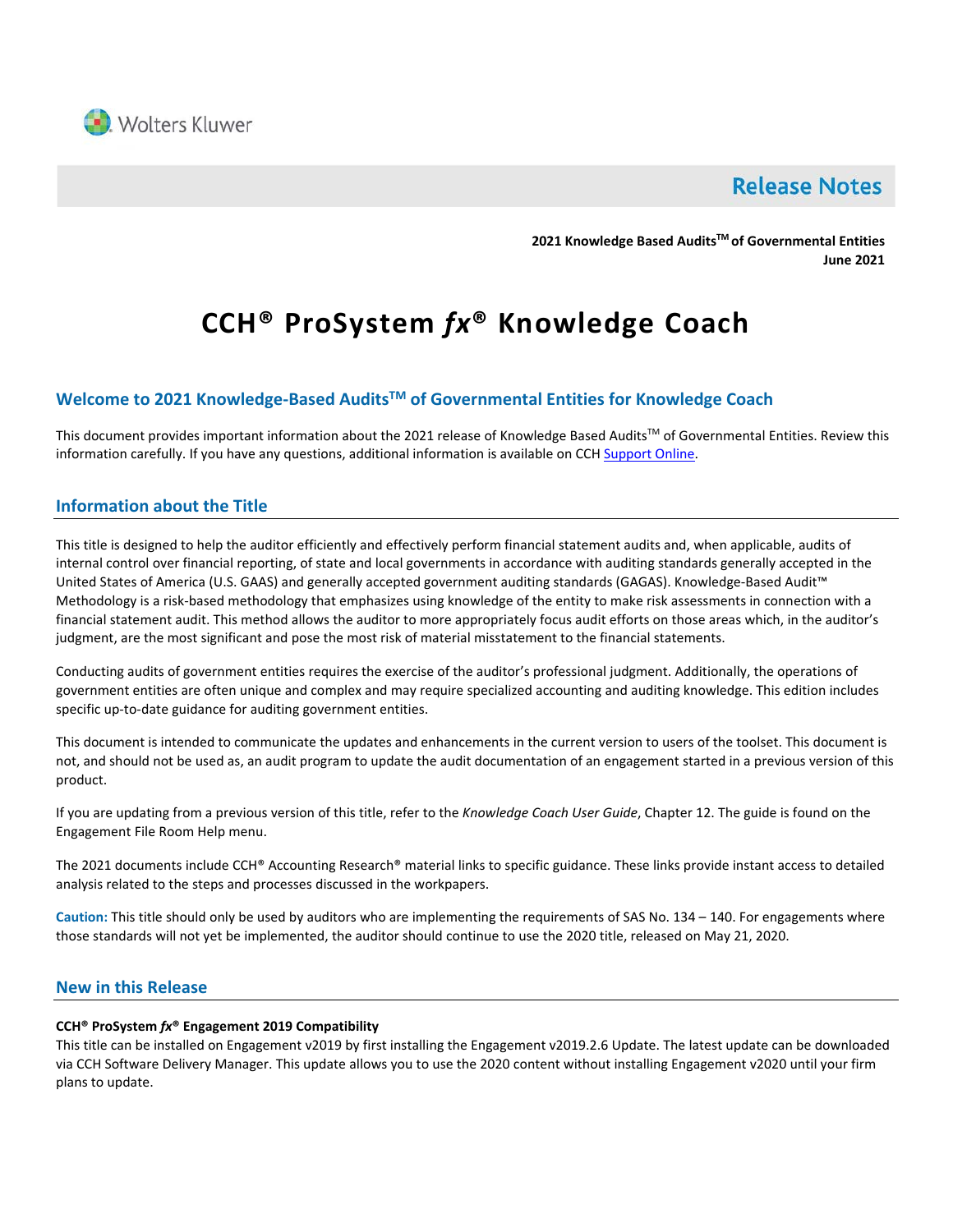#### **KBA-901 Financial Statement Disclosure Checklist**

If you are not an early adopter, you still must install this title to obtain the updated KBA-901 Financial Statement Disclosure Checklist. The disclosure checklist is an independent workpaper and can be added to a binder without updating the other content for the new standards.

After installing, if you choose not to release the title, there are three options for inserting the updated disclosure checklist into a binder:

**Note:** Each of these options requires a staff member or group to have the "Insert Workpapers from Unreleased Titles" right, which can be assigned in the ADMIN module. The staff with this right are identified as "select staff members" in the options below.

- Select staff members can insert the updated checklist and delete the existing checklist from the binder. The new checklist will not include any of the prior responses. However, you can refer to the checklist in the prior year binder and copy/paste any relevant information.
- Select staff members can use the Update Knowledge Coach Content feature to update to the 2021 checklist. To do this, first check in all workpapers except KBA-901 Financial Statement Disclosures Checklists to avoid accidentally updating other workpapers. Then, right-click KBA-901 in the binder and select **Update Knowledge Coach Content > Update Selected Knowledge Coach Workpapers** to update only the disclosure checklist to the 2021 version. This option retains responses from the prior year other than the tailoring questions (table of contents).

**Note**: If other forms are accidently updated, the changes cannot be undone.

• Select staff members can create a binder template with just the updated disclosure checklist. Then, other staff members can copy and paste the disclosure checklist from the template into the client engagement binders. The new checklist will not include any of the prior responses. However, you can refer to the checklist in the prior year binder and copy/paste any relevant information.

#### **2021 Edition of Knowledge-Based Audits of Governmental Entities**

This edition features numerous enhancements, including:

- Functioning of KBA-901 updated for a new, streamlined approach to tailoring.
- Adding the new tailoring question "Is the auditor engaged to report on Key Audit Matters?" to AUD-100 that flows out to multiple forms to show/hide steps. Review KCO-003 Answer Effects for the Engagement-Level Tailoring Questions Workpaper to view the functionality of this new tailoring question.
- Adding new columns to document "Key Audit Matters" in KBA-102. These new columns show or hide based on the new tailoring question in AUD-100.
- Adding new default answers in KBA-103 for columns 13, 14, and 15 based on answers in column 12.
- Adding sorting to the "Communication of Internal Control Deficiencies" table in KBA-103. The flow of deficiencies to this table now automatically sorts based on the text in the Deficiency No. column in the first table.
- Modifying the answer floatie in the conclusion section of KBA-303 from "No" to "No Inconsistencies Noted."
- Adding a new default answer in Column 7, "CR" in KBA-502. If you select "Yes" to one of the questions below in AUD 100 and select "No" in Column 5 of KBA 502, "Controls Selected for Testing of Operating Effectiveness," then CR will default to "Max."
	- Has the auditor been engaged to perform an integrated audit (i.e., an audit of internal control over financial reporting that is integrated with the audit of financial statements)?
	- Does the auditor intend to test the operating effectiveness of internal controls over financial reporting?
- Adding columns to KBA-503 for relevant assertions and inherent risk assessment that flow from KBA-502. Also changing functionality so that you can select which audit areas to flow from KBA-502.
- Modifying the header in the second column of "Section I: Risk Assessment Procedures and Related Activities" to now read "Does the Factor Exist Yes/No" to avoid confusion on how this column should be documented.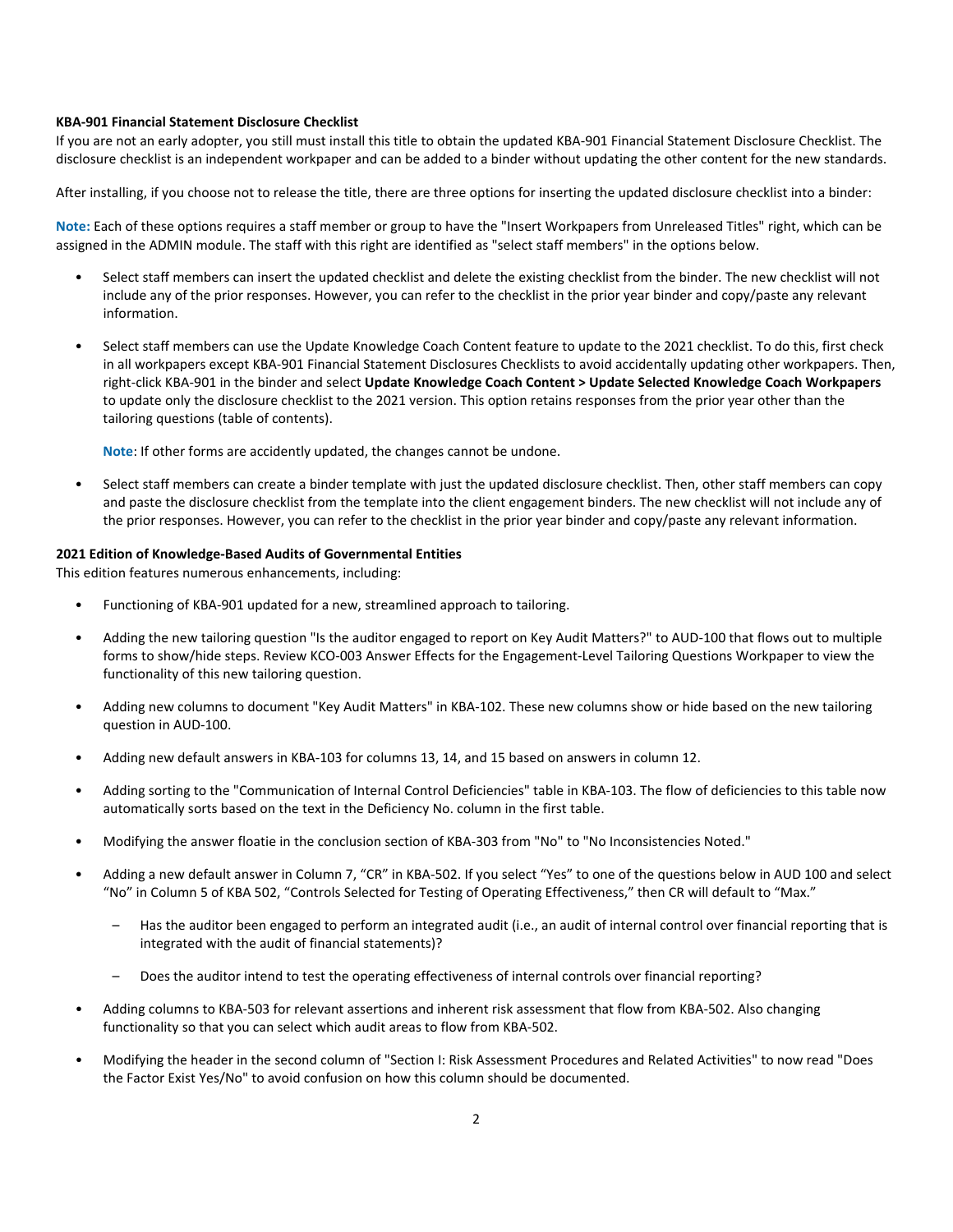- Removing colons from workpaper names so that you may publish or save forms outside of an engagement without receiving the error message for an invalid character.
- Enhancing instructions and procedures throughout the toolset to improve workflow.
- Adding new AUDs, CORs, RPT, and RESs as follows:
	- AID-847 Analysis of Service Auditor Report
	- COR-836 Request for Confirmation of Multiemployer Defined Benefit Plan Information
	- RPT-931A Reports Required Audits of Single Financial Statements and Specific Elements, Accounts, or Items of a Financial Statement—Defined Benefit Pensions Agent Multiple Employer Plan
	- RPT-931B Reports Required Audits of Single Financial Statements and Specific Elements, Accounts, or Items of a Financial Statement—Defined Benefit Pensions Example Attestation Report from a Plan on Census Data at a Retirement System
	- RPT-932A Reports Required Audits of Single Financial Statements and Specific Elements, Accounts, or Items of a Financial Statement—Defined Benefit OPEB Plan Version 2: Agent Multiple Employer Plans
	- RPT-932B Reports Required Audits of Single Financial Statements and Specific Elements, Accounts, or Items of a Financial Statement—Defined Benefit OPEB Plan Example Attestation Report from a Plan on Census Data at a Retirement System
	- RES-021 Financial Reporting Entity Flowchart
	- RES-029 Implementing New Accounting Principles
	- RES-030 Determining and Communicating Key Audit Matters (KAMs) Decision Tree

[Click here](http://support.cch.com/updates/KnowledgeCoach/pdf/guides_tab/2021%20Governmental%20Entities%20Title%20Overview%20for%20Knowledge%20Coach%20Users.pdf) for the 2021 Audits of Governmental Entities Title Overview for Knowledge Coach Users.

In addition, forms and practice aids throughout have been updated to include new examples and tips, and, where applicable, to take into account new literature, standards, and developments reflected in the following current audit and accounting guidance:

- The 2018 Revision of the Yellow Book (GAGAS)
- AICPA Statement on Auditing Standards (SAS) No. 134, Auditor Reporting and Amendments, Including Amendments Addressing Disclosures in the Audit of Financial Statements
- SAS No. 135, Omnibus Statement on Auditing Standards 2019
- SAS No. 137, The Auditor's Responsibilities Relating to Other Information Included in Annual Reports
- SAS No. 138, Amendments to the Description of the Concept of Materiality
- SAS No. 139, Amendments to AU-C Sections 800, 805, and 810 to Incorporate Auditor Reporting Changes From SAS No. 134
- SAS No. 140, Amendments to AU-C Sections 725, 730, 930, 935, and 940 to Incorporate Auditor Reporting Changes From SAS Nos. 134 and 137
- SAS No. 141, Amendment to the Effective Dates of SAS Nos. 134-140
- AICPA Ethics Interpretation, Information System Services (ET sec.1.295.145)